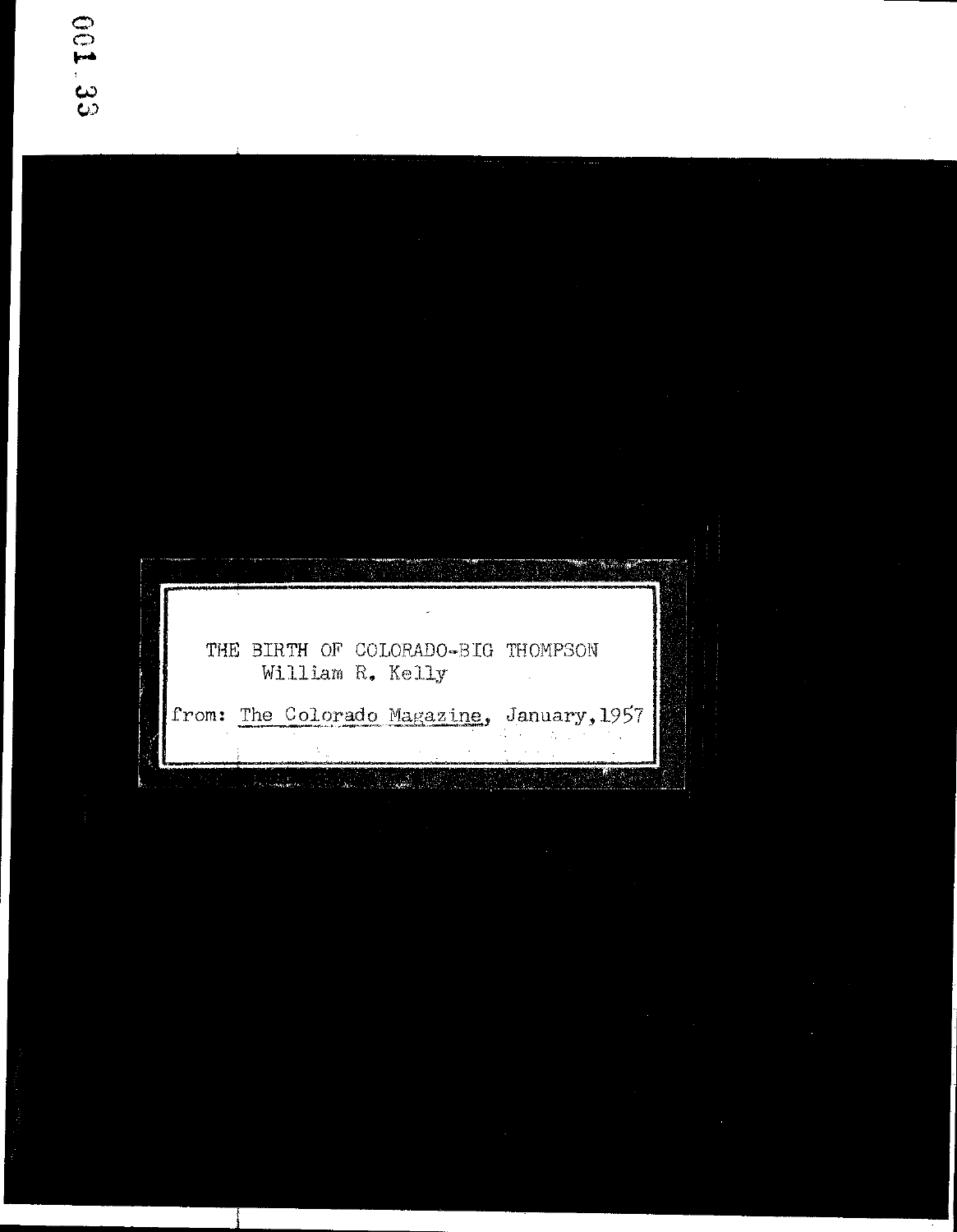o  $\mathbb{C}$  $\boldsymbol{\omega}$  . 1ol::>o

1' <sup>1</sup>

 $\mathfrak{l}^{\prime}$  .

 $\supseteq C_1$ 

## Colorado-Big Thompson! Initiation, 1933-1938

## The Story of a Gigantic Irrigation Project in Embryo By WILLIAM R. KELLY\*

It takes men to match mountains and build dams, and this is the story. of the men who were largely responsible for driving <sup>a</sup> thirteen-mile tunnel through the Continental Divide, in order to tap the waters of the Colorado river. The project, drouth compelled, was first named after Grand Lake at its upper end, but the tunnel really began at Greeley, 100 miles away.

On July 29, 1933', <sup>a</sup> self-appointed committee comprised of Fred Norcross, L. L. Stimson and myself, called upon Charles Hansen, publisher of The Greeley Tribune, and the Weld County Board of County Commissioners, to urge the building of the tunnel as a Public Works project. Charles Hansen was then head of the Weld County agencies for works to relieve unemployment,

A meeting of key men with County Commissioners W. A. Carlson, S. K. Clark and James Ogilvie was called for August 6, 1933. Ed Folbrecht, secretary of the Greeley Chamber of Commerce, and the writer helped to arrange the meeting. I assisted President O. G. Edwards of the chamber in appointing <sup>a</sup> committee of irrigation leaders to study and present the proposed project. The Greeley Tribune, Fort Collins and Longmont newspapers and radio station KFKA got behind the movement.

Soon <sup>a</sup> valley-wide meeting was called for August 17, with an expanded "Grand Lake Project" committee as follows: Fred Norcross, Chairman; C. G. Carlson, of Eaton Ditch interest; Charles Swink of Greeley and Loveland irrigation system; Charles Hansen, publisher of The Greeley Tribune; Claude Carney of the Great Western Sugar Company; Harry W. Farr, of wide farm interests; Prank B. Davis, of the Cache la' Poudre irrigation companies; M. E. Smith of the Water Supply and Storage system and effective

Water stored here develops electrical current to help pay for the project.<br>Colorado Year: Book. 1951-1955. (Denver: The Colorado State Planning Commission, 1955), 257.<br>mission, 1955), 257.<br>\* William R. Kelly, author of thi

 $P.66$ 

<sup>&</sup>lt;sup>2</sup> Colorado-Big Thompson Project—This is one of the larger irrigation projects constructed by the Bureau of Reclamation. Essentially it consists of (a) a collection works on the Western Slope whereby 310,000 acre-feet of fluence with the Colorado River near Kremmling is a very important part of<br>the project, although it is located some distance from the other West Slope units.<br>Water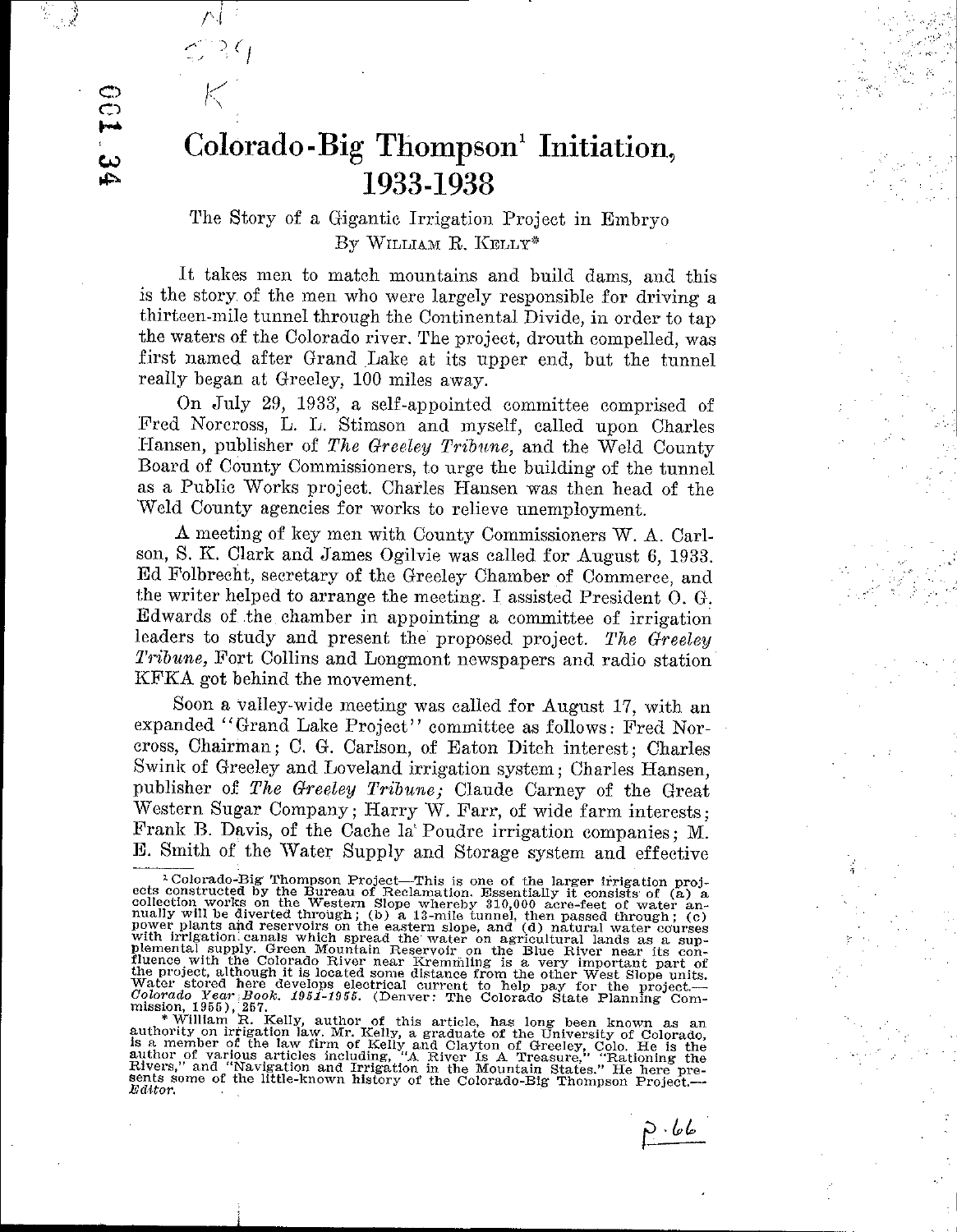## THE BIRTH OF COLORADO-BIG THOMPSON 67

 $\overline{C}$  $\bigcirc$ 

 $\bm{\omega}$ CJ1

Democratic legislator; Thomas A. Nixon, County Attorney of Weld County; and the writer, active in other water development efforts, attorney for several irrigation companies, active in rehabilitating the Greeley Poudre system, and one of the attorneys for Colorado in the Wyoming vs. Colorado case then being tried in the United States Supreme Court.

Eager representatives from the Poudre, Thompson, St. Vrain and the whole South Platte lower valley filled the courtroom at this valley-wide meeting. In addition to the committee members speaking in favor of the project, other leaders in water development such as Dave Roach, Charles Evans, Charles A. Lory, Engineers L. L. Stimson, Burgis G. Coy, E. B. House, and State Engineer M. C. Hinderlider gave verbal encouragement. We urged a survey as a first step.

After two follow-up meetings held at Greeley on August <sup>27</sup> and September 6, <sup>a</sup> general committee of various community leaders was set up, comprised of: Charles Hansen of Greeley, Chairman; Fred Norcross, Greeley, secretary; Moses E. Smith, Ault; William A. Carlson, Greeley; D. R. Pulliam, Loveland; Burgis Coy and Charles A. Lory, Fort Collins; J. M. Dille, Port Morgan; Robert J. Wright, Sterling; C. M. Rolfson, Julesburg; and W. E. Letford and T. M. Callahan, Longmont. These men became directors of the' Northern Colorado Water Users Association, the mutual company formed to promote the "Grand Lake Project."

In order to arouse interest in the project we began giving talks. I spoke before the Eaton Rotary Club on August 13, and at the Fort Collins Rotary Club, September 23. Norcross, Carlson, Dr. Lory, Coy, Wright and Stimson talked at other places. The Greeley Tribune, through news articles and editorials, led in spreading the word. Newspapers in Ft. Collins, Loveland, Longmont, Ft. Morgan and Sterling caught the torch and kept the flame high. Later speakers in the campaign were N. R. McCrery of the Great 'Western Sugar Company, Engineer R. L. Tipton and Mills Bunger of the Heclamation Bureau.

It was important to start an initial survey before winter weather came to timberline, so the Weld County Commissioners quickly voted \$2,500.00 for that purpose. The Greeley Chamber of Commerce added \$500.00 in two allotments.

Upon our solicitation, the Larimer County Board of County Commissioners agreed to put in \$700.00, the legality of such action having been approved by T. J. Warren, then County Attorney.

From the start we had the cooperation of State Engineer M. C. Hinderlider, who, at our request, assigned to us an expert on stream supplies, his special deputy, R. L. Tipton. Mr. Tipton's prospectus and his encouraging engineering report were completed in Decemt;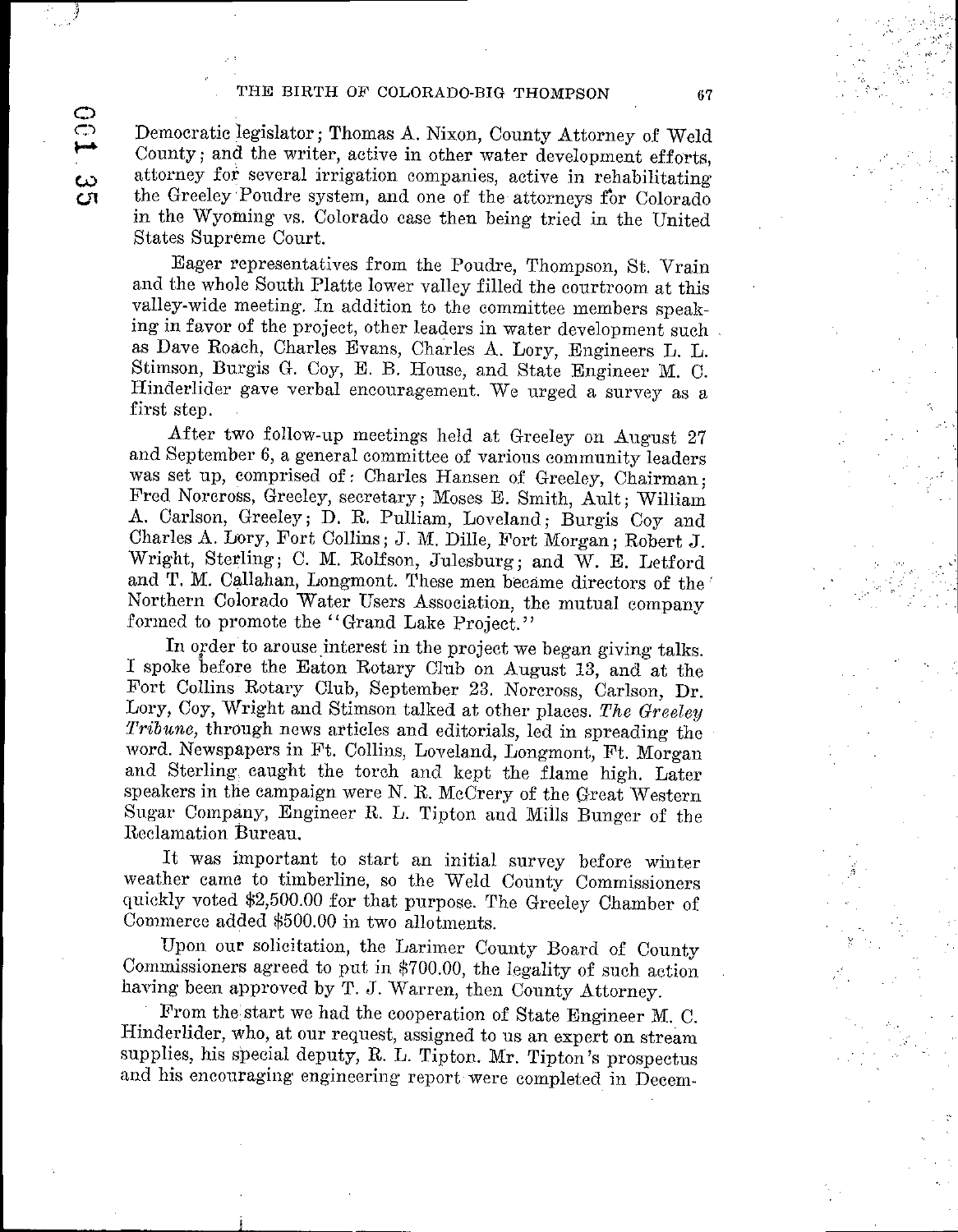ber, 1933. Many said, after reading these, that the cost would be too great for us ever to get the proposed works built.

Early in 1934, the Northern Colorado \ Vater Users Association employed J. M. Dille as half-time manager. The next year he was put on full-time salary.

The board members of the association became a central force to forward the project. They were seasoned community builders, held in high esteem in communities from the foothills of the Rockies to the Nebraska line. L. L. Stimson and his party began the survey at Granby reservoir on the Colorado river.

It was the attorneys' job to lay groundwork, to find ways to organize, to finance, to interest the right state and federal agencies. to see to the legislation. There had to be evolved a new kind of entity which could create and administer the project on a basis that would permit <sup>a</sup> large community legally to share its benefits and burdens.

As attorneys, Tom Nixon and I had plenty to do beginning in August, 1933. First, we started with an application to the Public Works Administration. We finished drafting our proposal on Labor Day. Then we tried the Reconstruction Finance Corporation. A new application to the Public Works Administration, with Charles D. Todd as counsel, was assembled in November, 1933.

Moses E. Smith was sent to Washington in February, 1934, to introduce the project to Reclamation Commissioner Elwood Mead. By the fall of 1934, it was plain to us that if we obtained financing it would have to come through the Bureau of Reclamation. Accordingly, we telephoned E. B. Debler, New Projects Engineer of the U. S. Bureau of Reclamation in Denver. He was encouragingand became <sup>a</sup> valuable guide from that day.

Early in 1935, a "revenue bond" act, designed to finance such projects as ours, passed in the Colorado General Assembly. It did not, however, receive Federal acceptance. The following May, Hansen, Nixon and I went to Washington where we discussed the proposed water project with Senator .Alva B. Adams, Congressman Cummings, Elwood Mead and. Secretary of the Interior Harold Ickes. Soon afterwards a survey fund of \$150,000 was granted by Secretary Ickes. This provided skilled Bureau of Reclamation engineering service for us that year.

Tn 1936, after much research as attorneys, we found <sup>a</sup> legal framework adaptable to our peculiar needs, in the California Golden Gate Bridge District multi-county legislation, which had been proven in several years of court tests. We built on that, plus <sup>a</sup> <sup>1935</sup> variation of it for municipalities in Utah. The California legislation combined <sup>a</sup> general tax and special rates. We had to evolve <sup>a</sup> rather

 $\bigg\}$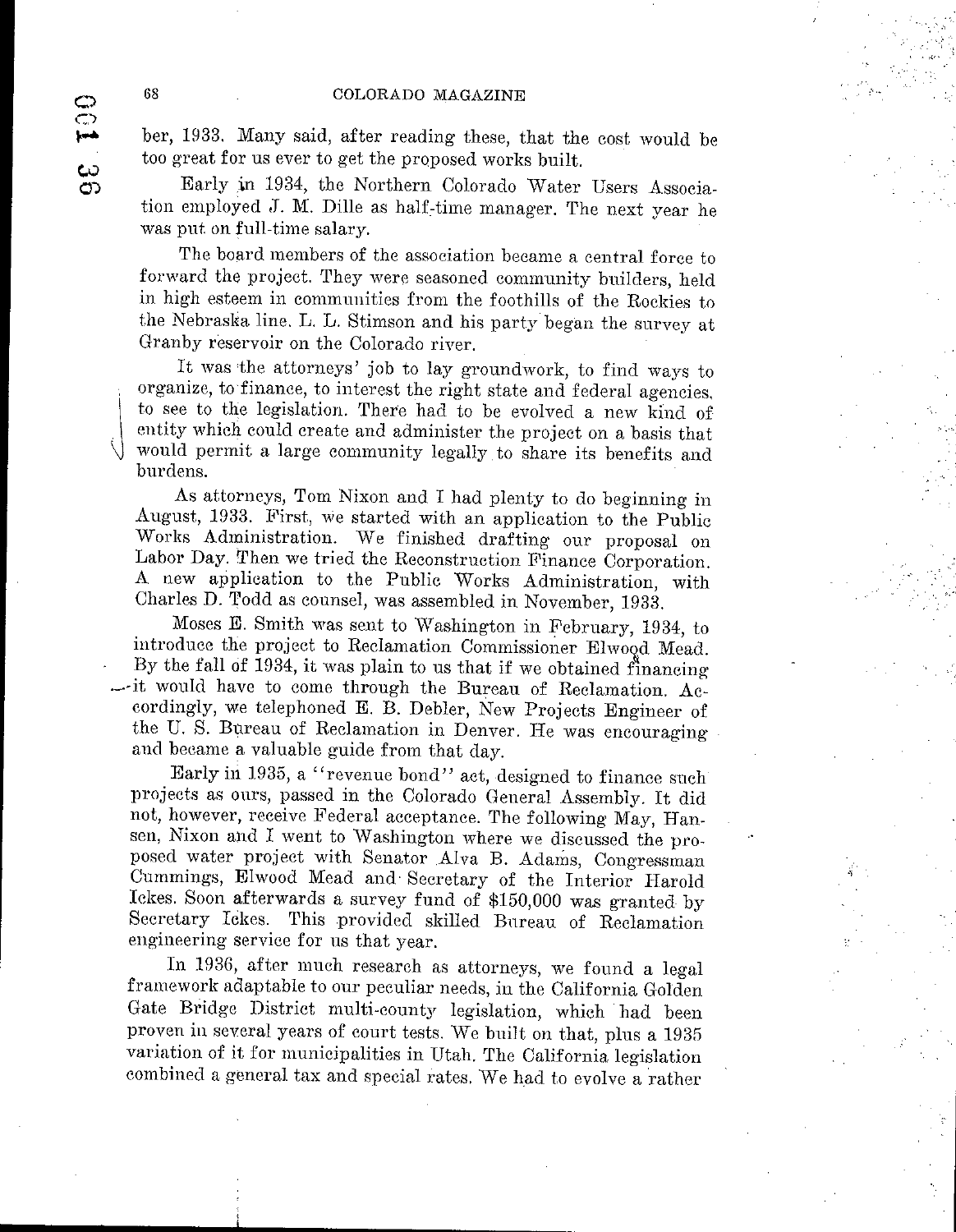baffling variation to the law relative to acre feet allotment, in order to fit our irrigation and domestic water needs. We provided for <sup>a</sup> special benefit assessment lien. The District itself was <sup>a</sup> quasimunicipality, like a school district.

We got the Water Conservancy Act drafted in the winter of 1936. Sponsored by every Northern Colorado legislator, it was introduced in the Colorado legislature early in 1937. It took <sup>a</sup> lot of negotiating to get it through, but after some changes, it passed in April and was signed on May 12, 1937.

This act set up the seven-county district, with a basis similar to <sup>a</sup> city water system. It provided <sup>a</sup> general tax to be levied on all property for the benefit of making the added water supply available, and a contractual special assessment for actual water used. Its allotment liens were not involuntary, but were a matter of contract.

Next, the act had to be tested in the Supreme Court of Colorado to make it acceptable security in order to induce the government to authorize <sup>a</sup> multi-million dollar loan. The Supreme Court decision was handed down in May, 1938. Justice William Lee Knous wrote the favorable opinion, since adopted in Utah and Nebraska.

Our efforts in <sup>1936</sup> for congressional appropriation were defeatcd by Congressman Ed Taylor, one of the Western Slope leaders, who had opposed our project from its first announcement to 1937. In <sup>a</sup> meeting with men from the Western Slope in Greeley in January, 1934, we sought to allay their fears by offering to share the water. We asked that they join us in the project. Other meetings at Grand Junction and Denver followed with no result. The representatives wanted, without cost to Western Slope users, reservoirs built on <sup>a</sup> ratio of one acre foot to them for each acre foot for transmountain diversion. Construction costs made that load too much for our project to bear

On December 16, 1936, Charles Hansen, Thomas A. Nixon and I addressed <sup>a</sup> letter to Frank Delaney of Glenwood Springs, spokesman for the West Slope interests, proposing a replacement which would concurrently substitute other water for any diversion being made by our project when the flow at Glenwood Springs Shoshoni Power Plant should fall below <sup>1250</sup> second feet. Delaney answered in ten days that West Slope leaders had been meeting and would like to work out some satisfactory compromise. He suggested <sup>a</sup> four-man committee from each slope. The meeting was arranged. Conferences began on January 1, 1937, in Denver, and extended over that week.

In addition to Delancy, the West Slope committee consisted of Silmon Smith of Grand Junction, Judge C. H. Stewart of Delta and Clifford Stone of Gunnison, legislator-elect. Hansen, Dille, Nixon and I constituted our committee. Preston and Bunger, Recla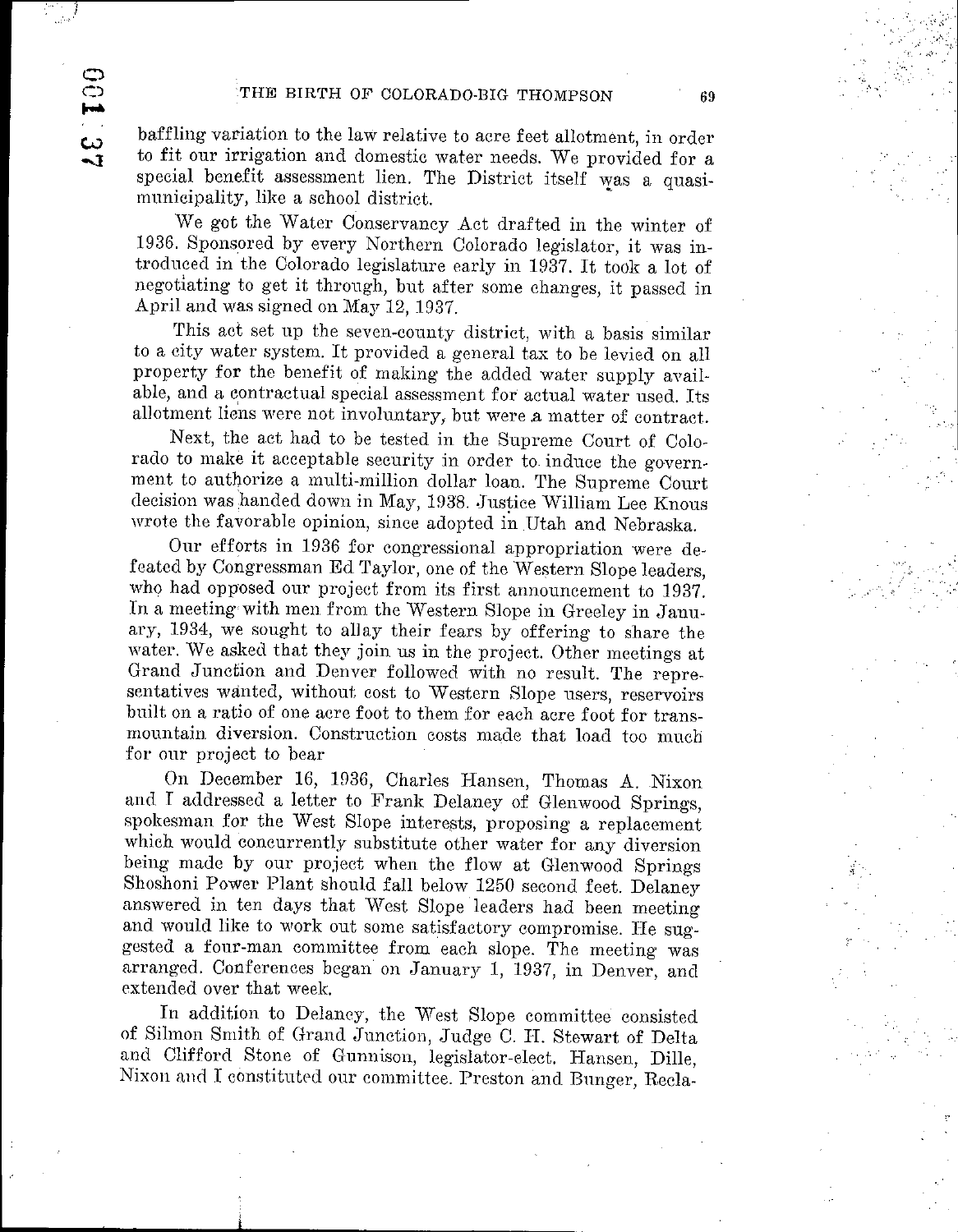$\frac{C}{2}$  mation Bureau engineers, had completed a report with a West<br> $\frac{C}{2}$  Slope land classification and the inclusion of a proposal for Green Slope land classification and the inclusion of a proposal for Green Mountain as <sup>a</sup> replacement reservoir. We were now getting to understand each other's viewpoint. A follow-up meeting was held on March 6, 1937.

On February 3, 1937, Preston's engineering report was made to the Secretary of the Interior, in which he detailed the proposed project and recommended its authorization. In early June the situation was getting acute in Congress, with hot weather coming on and chances of appropriation becoming precarious. The East Slope conceded <sup>a</sup> great deal more to get the stipulation for the 150,000-acre foot Green Mountain Reservoir at no cost to the West Slope beneficiaries, and agreed it must be completed before East Slope diversion. Committeemen who, at Washington, signed that stipulation were Silmon Smith, Clifford Stone and A. C. Sudan for the West Slope Protective Association, and Charles Hansen, Thomas A. Nixon and Moses E. Smith for Northern Colorado Water Users Association. Thereupon Ed Taylor, chairman of the powerful House Appropriations Committee, gave the \$900,000.00 first construction appropriation the" go ahead." Reclamation Commissioner John C. Page and engineers, Porter C. Preston and Frank Merriel, helped in breaking the log-jam which was holding up the Congressional authorization.

A special article should be written about the engineers of the Bureau of Reclamation, who have been our allies and builderssuch men as Ray Walter, S. O. Harper, L. N. McClellan, W. E. Blomgren, Avery Batson and J. H. Knights. Tribute also should be paid to the devoted construction engineers-R. F. Walter, Jr., Cleves Howell and Porter Preston.

The contract with the United States, formulated in the late fall of <sup>1937</sup> and early months of 1938, was voted by the taxpayers on June 28, 1938, by <sup>a</sup> <sup>19</sup> to <sup>1</sup> ratio. Its many details were developed with Reclamation Counsel J. A. Alexander in <sup>a</sup> series of drafting meetings held in Denver from January to April.

Inclusion of a  $$25,000,000.00$  limitation as the maximum cost to be contributed from agriculture was obtained in May, 1938, at Washington. With World War II starting in Ethiopia then, however, our farmers refused to sign <sup>a</sup> blank check.

The contract negotiation committee comprised: Hansen, Dille, Nixon, Schey, W. E. Letford, W. A. Carlson, Robert Benson, Moses E. Smith, Charles M. Rolfson and myself. Charles Hansen, Ray Lanyon and Moses E. Smith were effective in the May, 1938, Washington limitation and construction contract acceptance.

Petitions, with taxpayer signatures obtained in the thousands, to create the district were filed in July, 1937, in Weld County

رب<br>مسم

ယ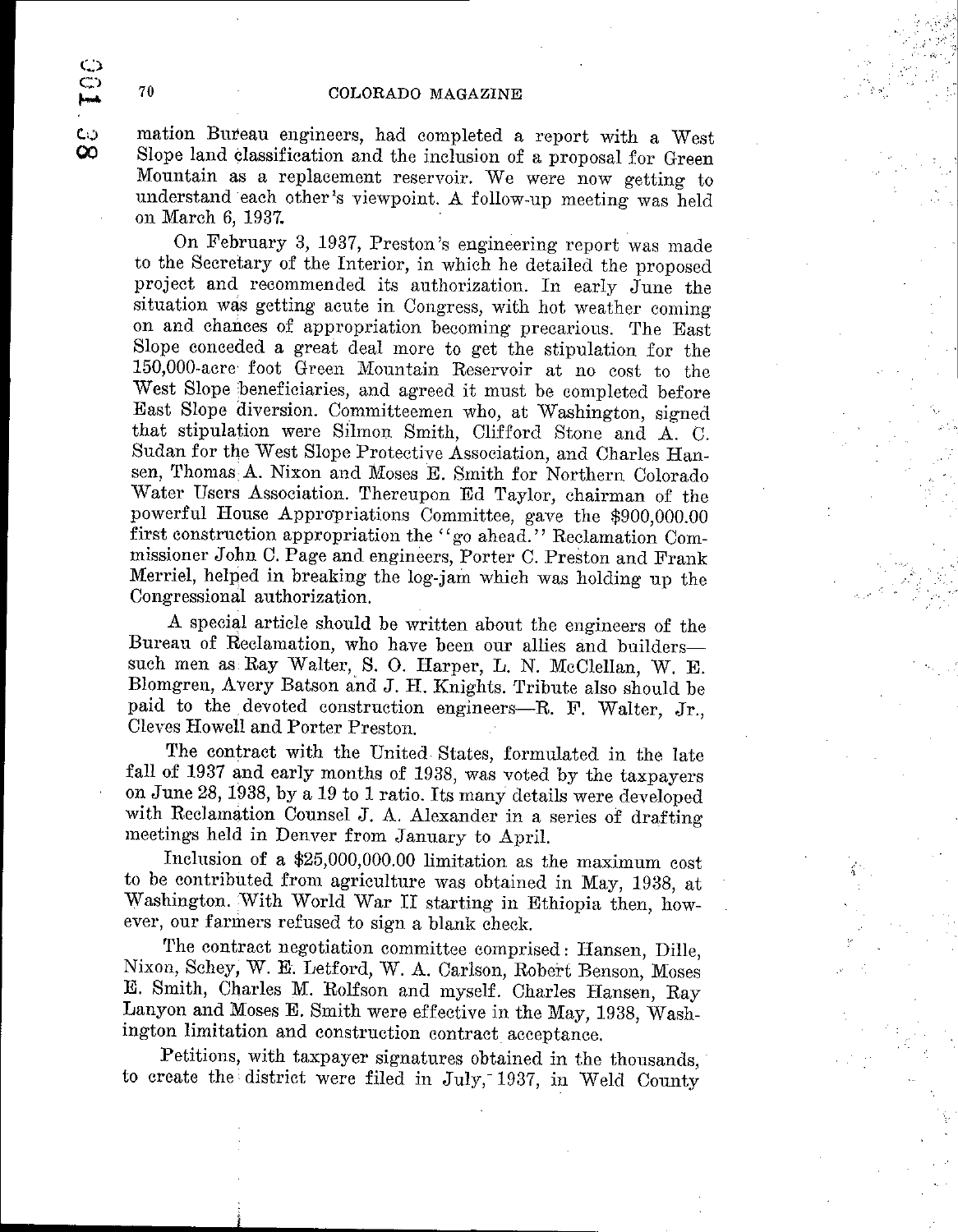$\mathbb{C}$  $\subset$ 

ده  $\bullet$  District Court. Judge Claude C. Coffin then, and for twenty years thenceforth, presided over its creation and the appointment of directors. On September 20, 1937, after <sup>a</sup> hearing in the Court House at Greeley, he adjudged the district created.

J'udge Coffin appointed as the eleven members of the first Board of Directors of the Northern Colorado Water Users Association the men who were then serving on the board. They were as follows: Charles Hansen, William A. Carlson and Moses E. Smith, Weld County; Ray Lanyon and W. E. Letford, Boulder County; R. C. Benson, Ralph McMurray and Ed F. Munroe, Larimer County; Robert J. Wright, Logan County; J. M. Dille, Morgan County; and Charles M. Rolfson, Sedgwick County.

The Board elected Hansen as president and Dille as secretarymanager, and they so continued, reappointed year after year-Hansen until his death in 1953; Dille, to this day. These choices proved wise. Dille was the first paid employee, the expediter. These two executives addressed themselves tenaciously to accomplishing the "Grand Lake Project" with energy and consecration to its achievement. They were everlastingly at it. Hansen never would accept any pay for his services.

Hansen was not <sup>a</sup> farmer nor was he connected with irrigation management, but he was <sup>a</sup> civic leader free from local entanglements of competing ditch systems. He was able to make allies of wary rival ditch companies in this gigantic effort. Hansen was the amalgamating force, <sup>a</sup> tenacious leader at home and in Washington, who never flagged in his effort for this project. To it he became consecrated. He received the Department of Interior Conservation Award in 1952. Dille received the same award in 1956.

Dille, by good work in the administration and development of two irrigation systems in Morgan County, attracted attention as one who got things done. Judge Claude C. Coffin, who himself had vision, was constructive and regarded the big project as sacred. He was the son of <sup>a</sup> pioneer in irrigation. He made integrity and fitness always the criterion of his appointments to the board, He died in September, 1954, after serving as <sup>a</sup> district judge for thirty years.

Jacob S. Schey of Longmont, experienced in water law, who had supplied important guidance in project matters for fifteen years, succeeded Hansen as president in 1952. He retired in 1955, and was succeeded by J. Ben Nix of Eaton. In addition to Nix the present [1956] Board of Directors of the Conservancy District are: Colonel William P. Blair, Sterling; Gordon Dyekman, Loveland; W. D. Farr, Greeley; J. C. Howell, Brush; Dudley Hutchinson, Sr., Boulder; Carl H. Metzger, Julesburg; Ed F. Munroe and John G.

i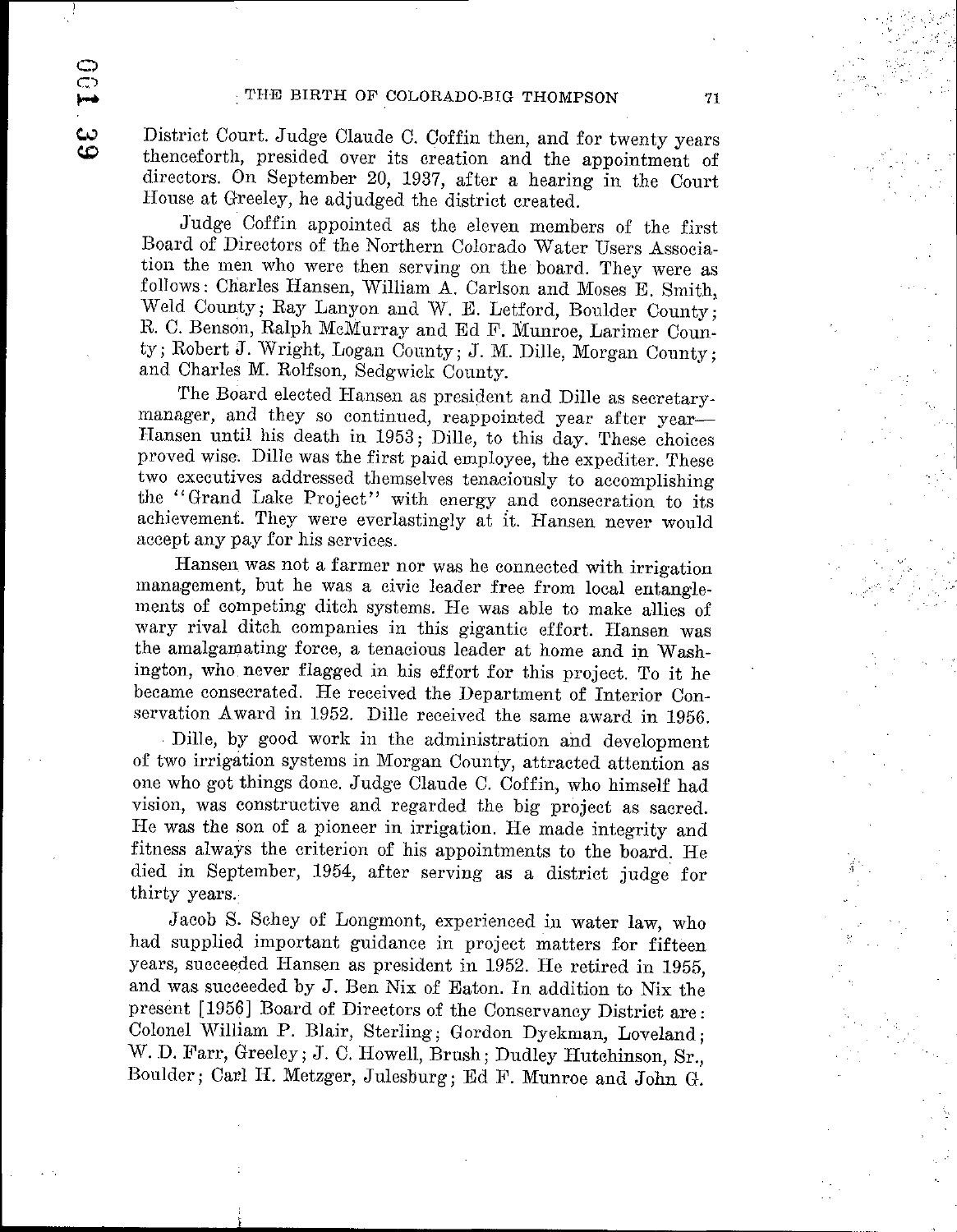Nesbitt of Fort Collins; J. D. Sivers, Ault; and Andrew D. Steele, Longmont.

Others who have served one or more terms as directors are: Victor B. Akin, Louis F. Bein, Walter Bush, Harry W. Clatworthy, Marvin J. Collins, A. L. Litel, Thomas J. McKee, Ray Reynolds, James A. Stewart, William Tormohlen, Olin Venable and Ray Welty. In 1947, J. R. Barkley was appointed as assistant secretary and engineer. In <sup>1955</sup> he became assistant manager of the district.

In Washington, D. C., we had early day effective "friends in Court" in United States Senators Eugene Millikin, Ed Johnson and Alva B. Adams, Congressmen Fred Cummings, Lawrence Lewis, William S. Hill and Edgar Chenoweth. Clifford Stone, Director of the State Water Resources Board, helped also to our great advantage. President Eisenhower has been of much help, as also have been Reclamation Commissioners Elwood Mead, John C. Page, H. W. Bashore, Michael Straus and Wilbur Dexheimer. Department of Interior Secretaries Oscar Chapman and Douglas McKay, as well as Harold Ickes, have assisted us.

Many men, whose names never got into print, were quietly effective voices with farmers, businessmen's organizations, legislature and Congress, in getting the project accepted and built. Individuals associated with processors of beets, grain and vegetables, the two railroads, Union Pacific and the Chicago, Burlington & Quincy, banks, other local industries, chambers of commerce, many mutual irrigation companies, all made important contributions to the movement to procure this supplemental water supply for the South Platte Valley.

To mention all locally who have helped from the start would require a roster of all constructive men of the South Platte Valley and its tributaries of the Cache la Poudre, Thompson, St. Vrain and Boulder Valleys. The late R. M. Haythorn, of Eaton, was one supporter so prominent that his name was used to represent the taxpayers as <sup>a</sup> class, in filing the suit which confirmed the United States contract. Cal Maier of Longmont, Senator Charles F. Wheeler, W. D. Farr, Harry Kelly, Charles Swink, Delph E. Carpenter, C. N. Jackson, J. M. B. Petrikin, of Greeley; H. H. Kelly of Loveland; Senator Nate Warren of Fort Collins; John D. Wilson and J. M. Collins of Eaton; and county agents, especially Lew Toyne of Weld County, were active advocates and petition circulators.

I trust I may be pardoned for saying that attorneys' tasks were important in this development. The project lawyers' role claimed first attention and in <sup>a</sup> multitude of ways, from the beginning when

 $\Theta$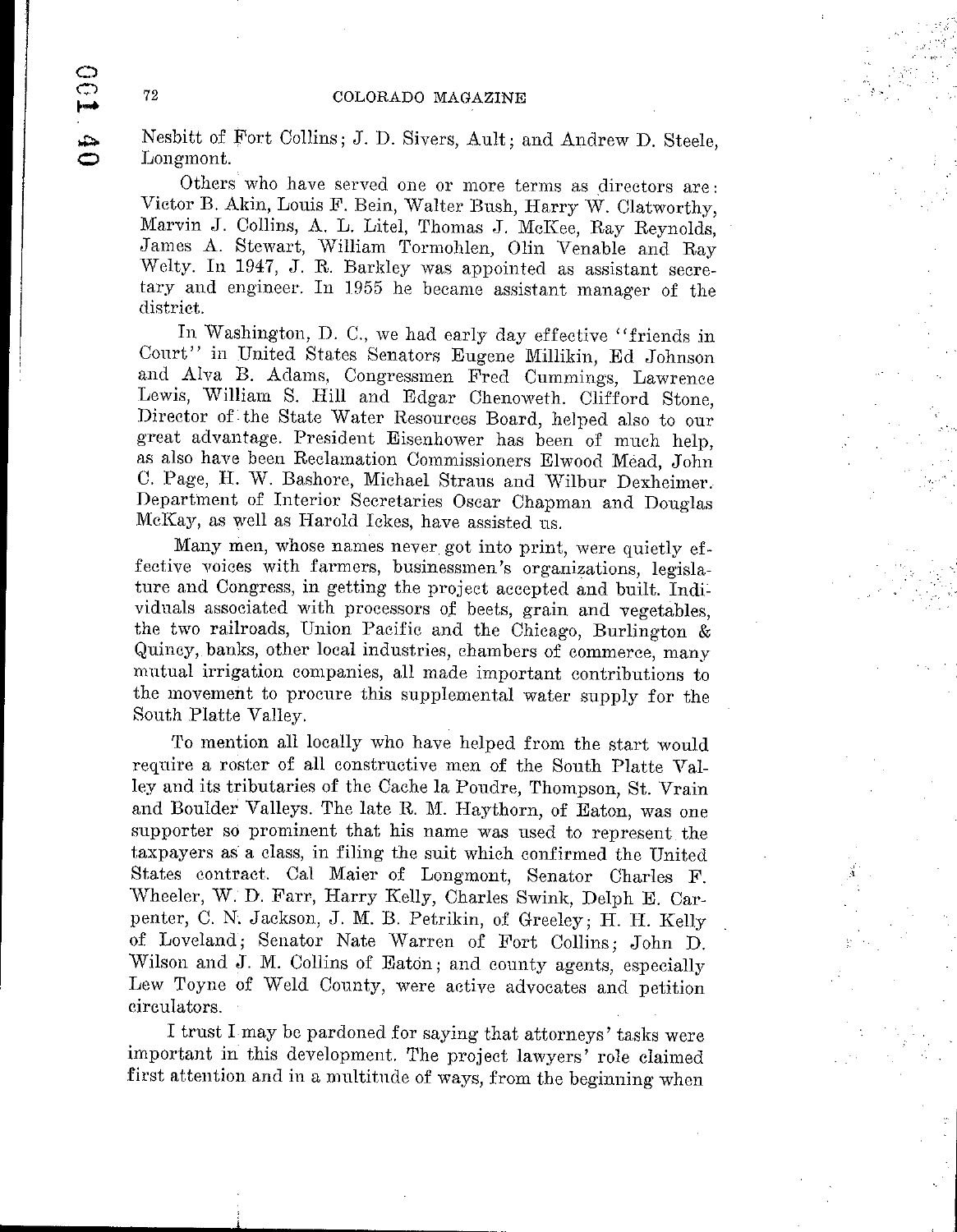we were challenged with, " Show us how so big <sup>a</sup> project can ever be put together and financed!"

 $\widetilde{\mathbb{C}}$ 

£

Procurement of right-of-way in many counties, from Summit to Phillips, for this far-flung project began in 1938. Water adjudication proceedings also began in that year. Thence they had to be followed in seven state District Courts, Supreme Court and Federal Court cases. I was the first attorney in this work. Thomas A. Nixon was added, at my recommendation, as responsible Chief Counsel, from the fall of <sup>1933</sup> to his <sup>1940</sup> health break. He resigned in May, 1941. I was then reappointed. I served without pay for the first three years. During the period of 1939 and 1940, Tom Nixon, an able lawyer, handled the legal work alone, but it was becoming intense in right-of-way matters by 1941.

A chapter closed after many years of contest has been the conduct of water adjudication proceedings begun in <sup>1942</sup> in Summit County. Before various courts for years, the proceedings were carried to the Oolorado Supreme Court and transferred ultimately to the United States District Court. The proceedings culminated in <sup>a</sup> decree of Federal Court on October 12, 1955, wherein, satisfactorily for the district, the project's priorities were related from August 1. 1935, the date the Bureau of Reclamation engineers' survey began, This was ahead of several contending- large claims.

It may be remarked that Weld and Larimer County names have received much mention in this recital. That is natural because I saw men from these counties in action most. Constructive men from every one of the seven counties worked for the project. It began in Weld County. Its main office and direction were from Greeley from 1933 for 21 years, housed in The Greeley Tribune building. Weld County has the largest interest in the Oonservancy District water allotments. More than  $50\%$  of the district's allottees are Weld County farmers, who will pay the greater fraction of its allotment assessments. Weld County has about 31 % of the total district valuation on which to pay the one mill general tax. Larimer County is next with about 23%, and Boulder, since its latecomer annexation, brings that county up to about the equal of Larimer. The balance of general tax will be borne as follows: about 10% by Logan Connty, 11% by Morgan County, 3% by Sedgwick Connty and 3% by Washington Connty.

Actual construction by moving of earth and rock at Green Mountain Dam began in the fall of 1938.

The Reclamation Bureau was the constructing agency. The District now gets the agricultural and domestic water supply. The government gets the power, available since 1943.

The project, now known as the Colorado-Big Thompson, with additional works, has cost about \$160,000,000, three times what was